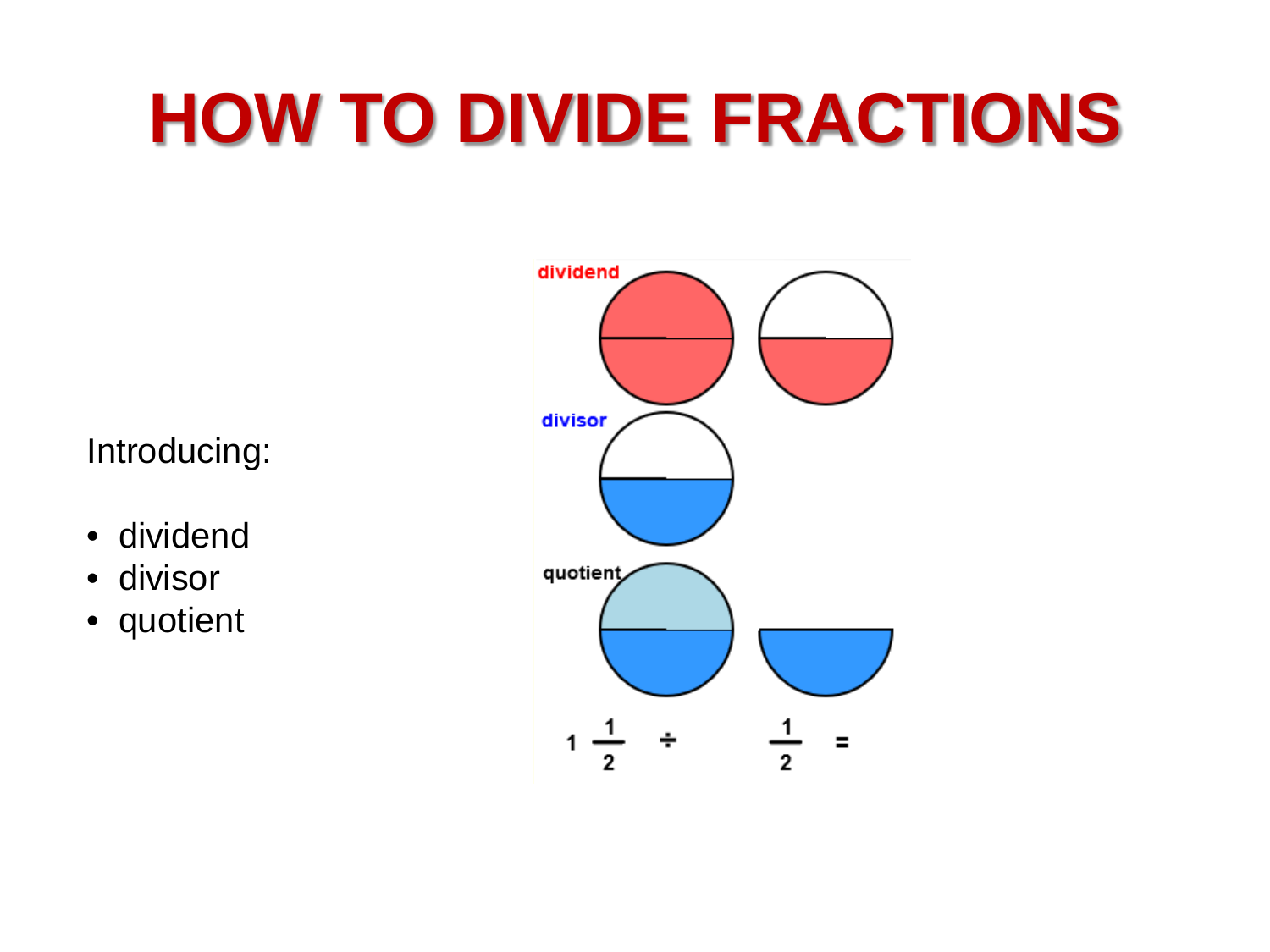

Division is a form of subtraction. This picture shows that the *divisor* **<sup>1</sup>**/**2** can be subtracted 3 times from the *dividend* 1 **<sup>1</sup>**/**<sup>2</sup>** . A *quotient* 3 tells us how many times the *divisor* can be subtracted from the *dividend*.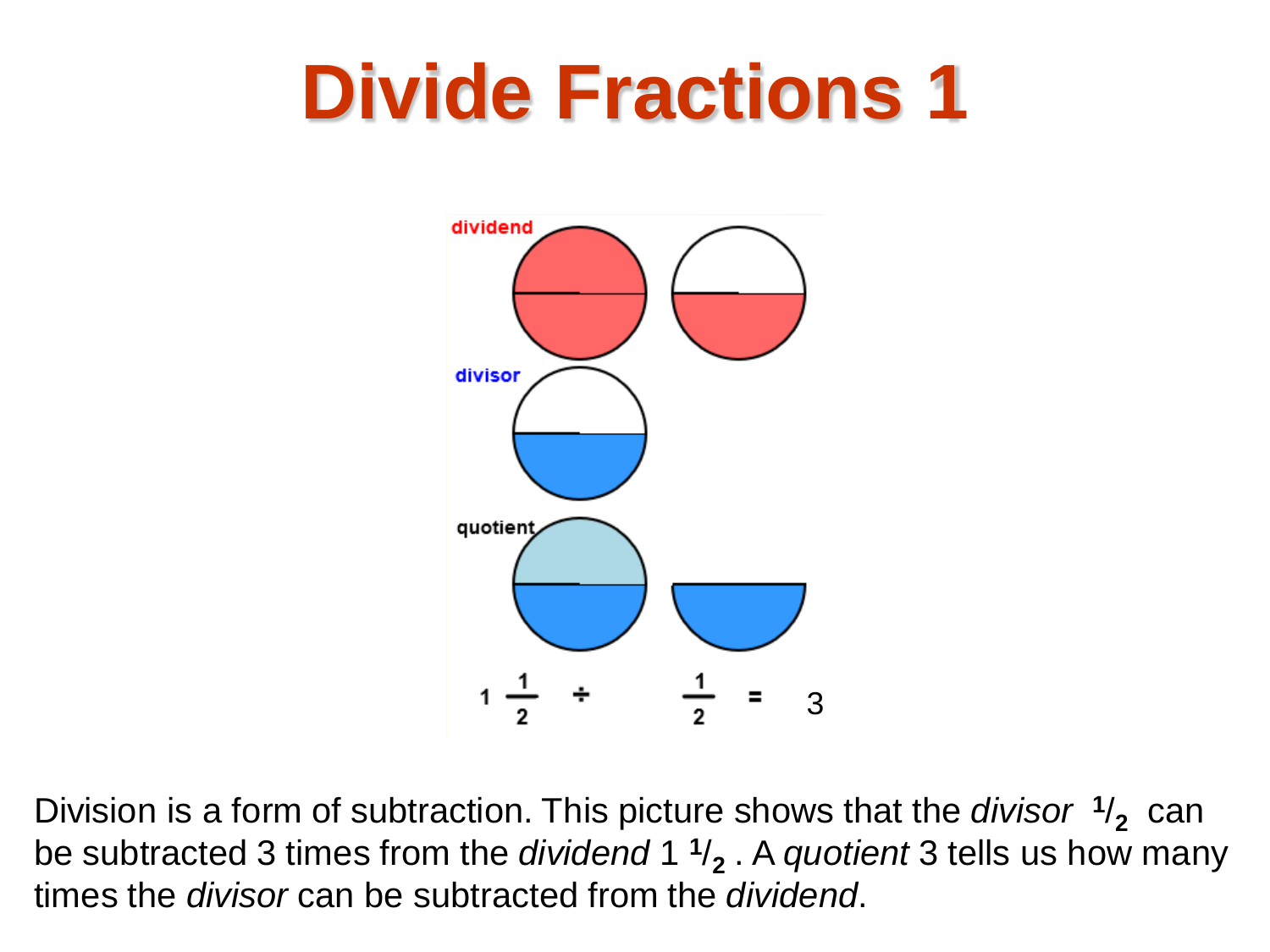

To calculate the *quotient*, first write the *dividend* and *divisor* in fraction form. Then multiply  $\frac{3}{2}$  by the inverse of  $\frac{1}{2}$ . This gives a *quotient* of  $\frac{3}{2} \times \frac{2}{1}$  or 3.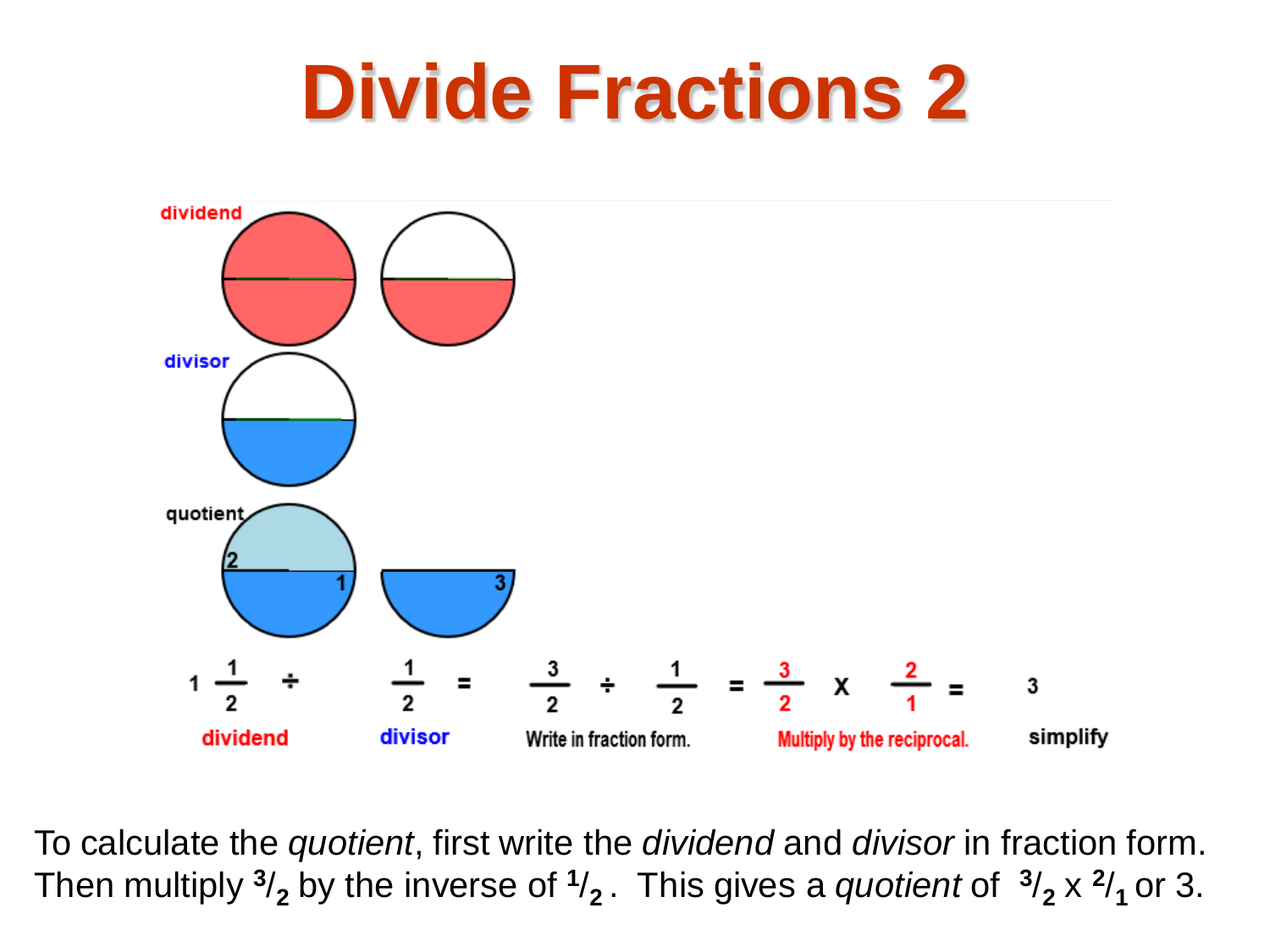

This picture shows that 1  $\frac{3}{4}$  can be subtracted from 5  $\frac{1}{4}$  three times.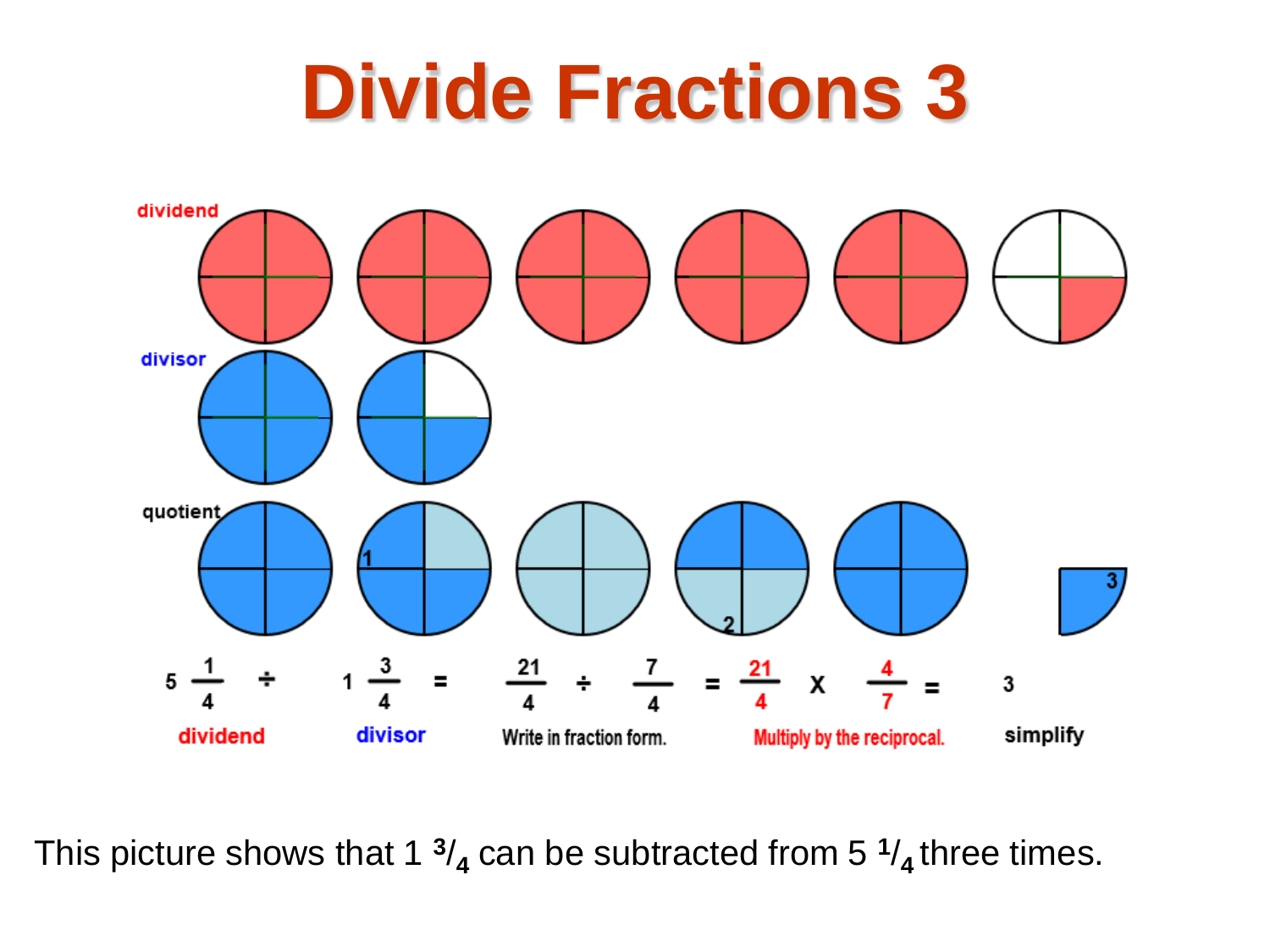

The same example with number lines shows that 1 **<sup>3</sup>**/**<sup>4</sup>** fits into 5 **<sup>1</sup>**/**4** three times.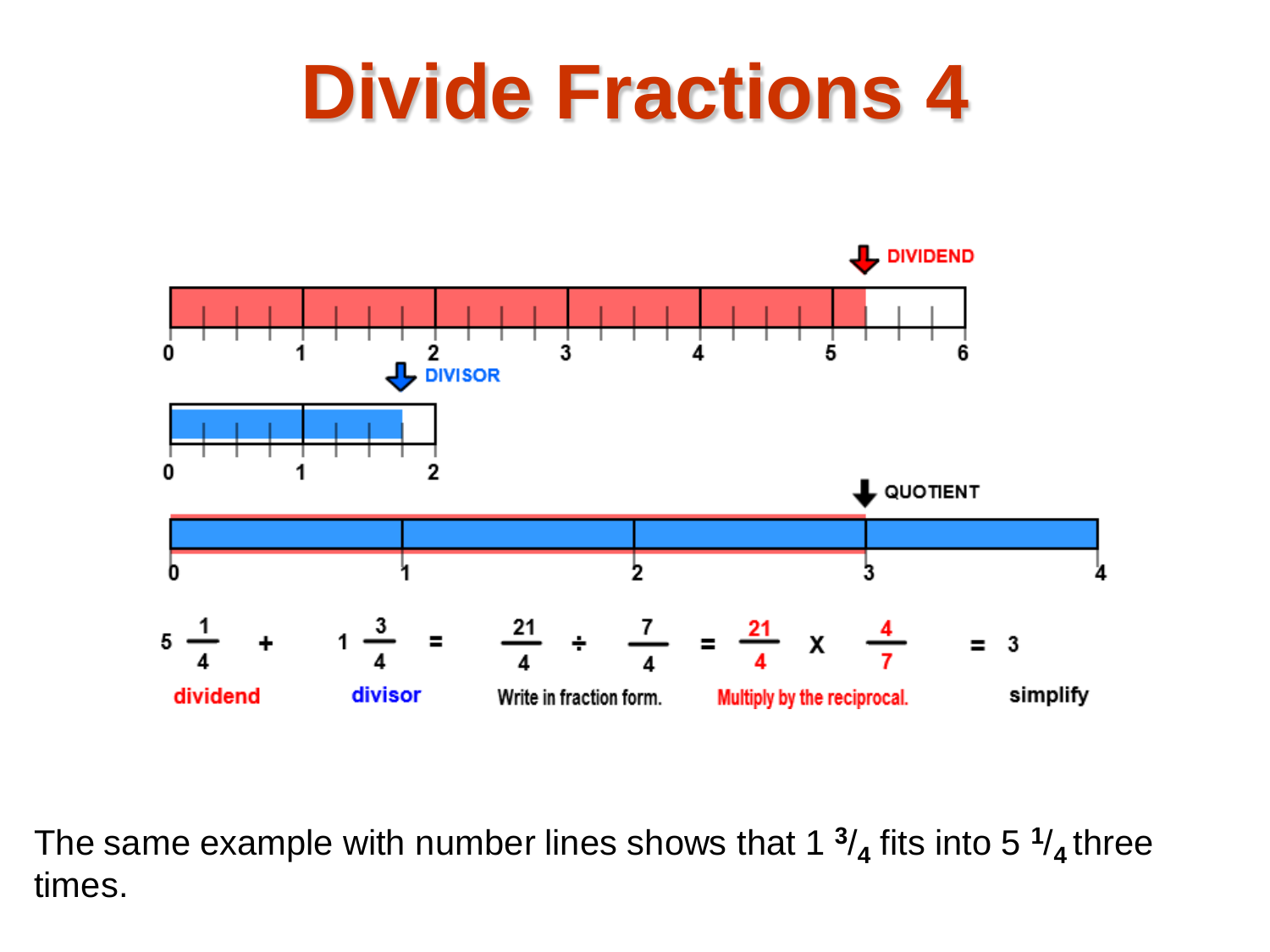

The *divisor* has been decreased to 1 **<sup>1</sup>**/**4**. Notice the *quotient* is increased to 4**<sup>1</sup>**/**5**. As the *divisor* decreases, the *quotient* increases.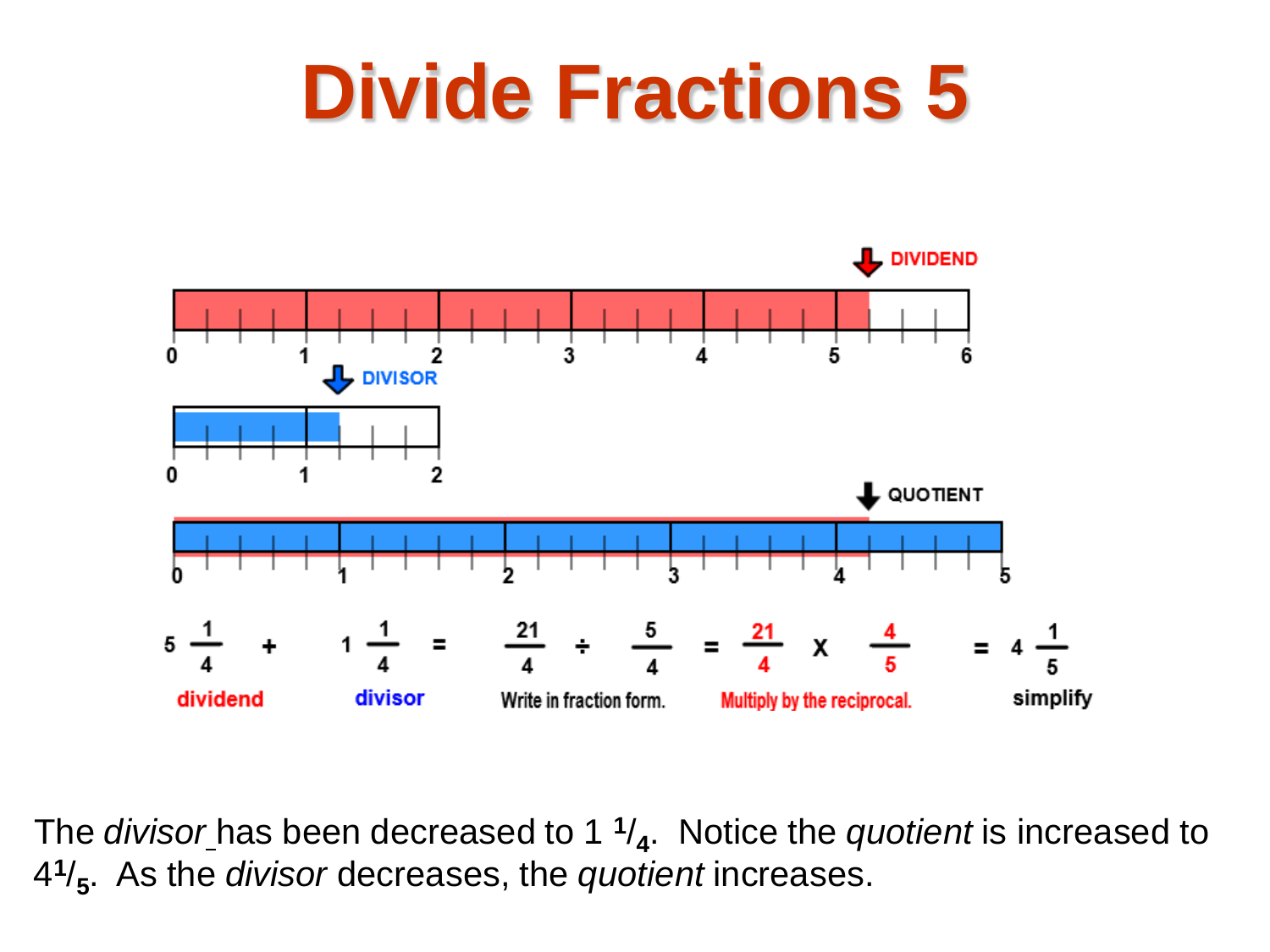

The *divisor* has been decreased to 1. Notice the *quotient* is increased to 5**<sup>1</sup>**/**4**. Dividing by 1 gives a *quotient* equal to the *dividend*.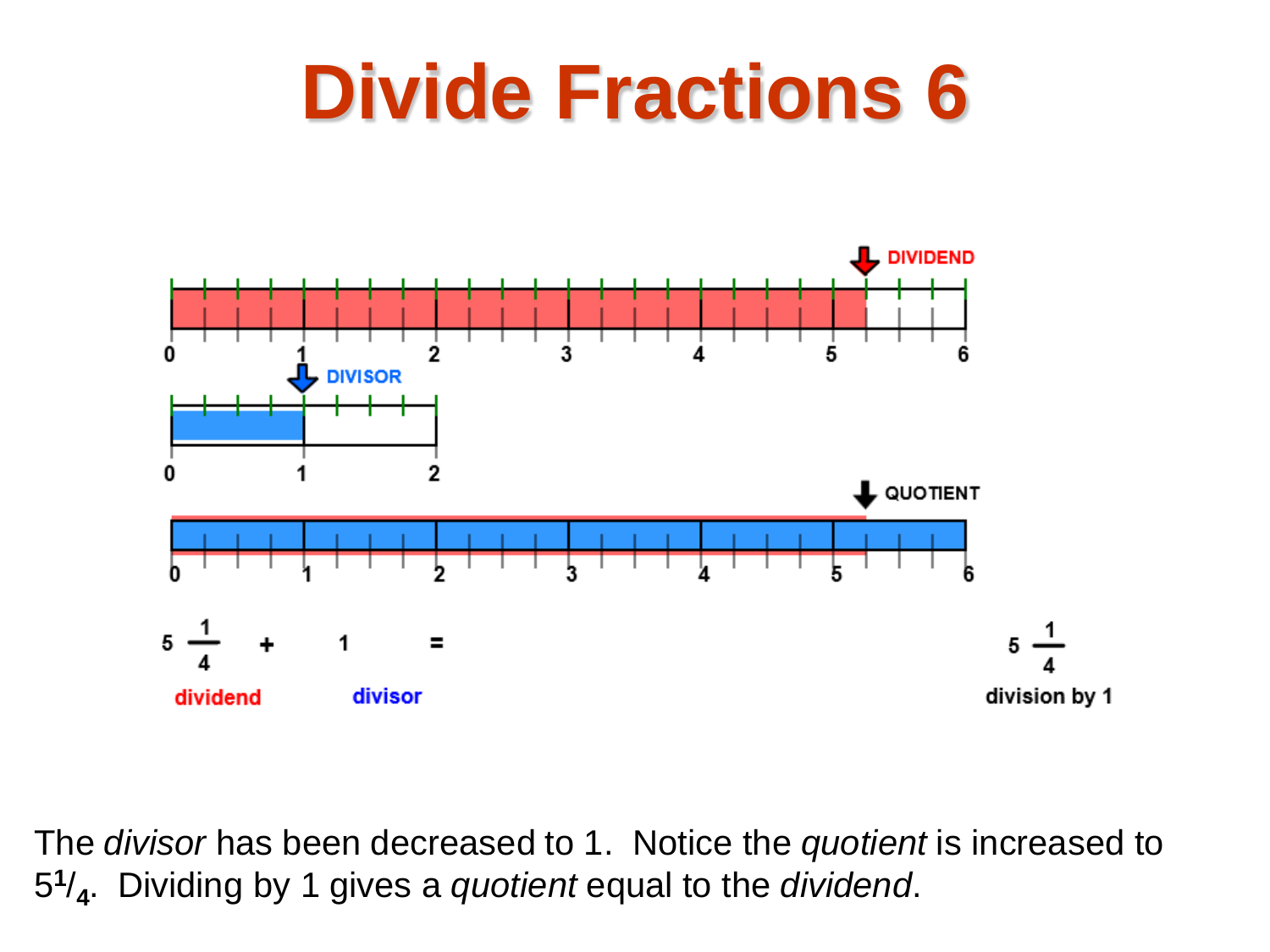

When the *divisor* is less than 1, the *quotient* is larger than the *dividend*.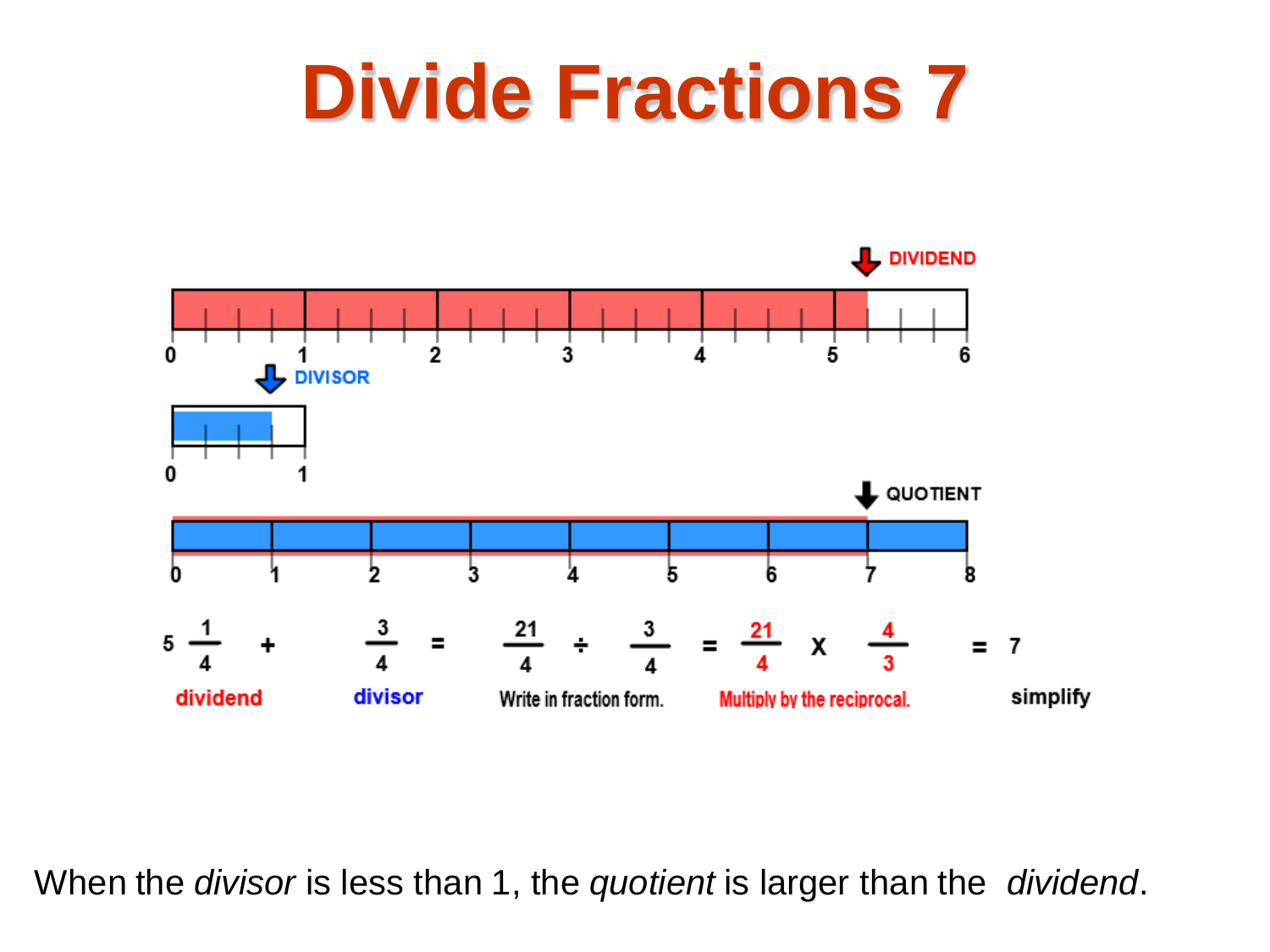

Decreasing the *divisor* to  $\frac{1}{2}$  increases the *quotient* to 10  $\frac{1}{2}$ .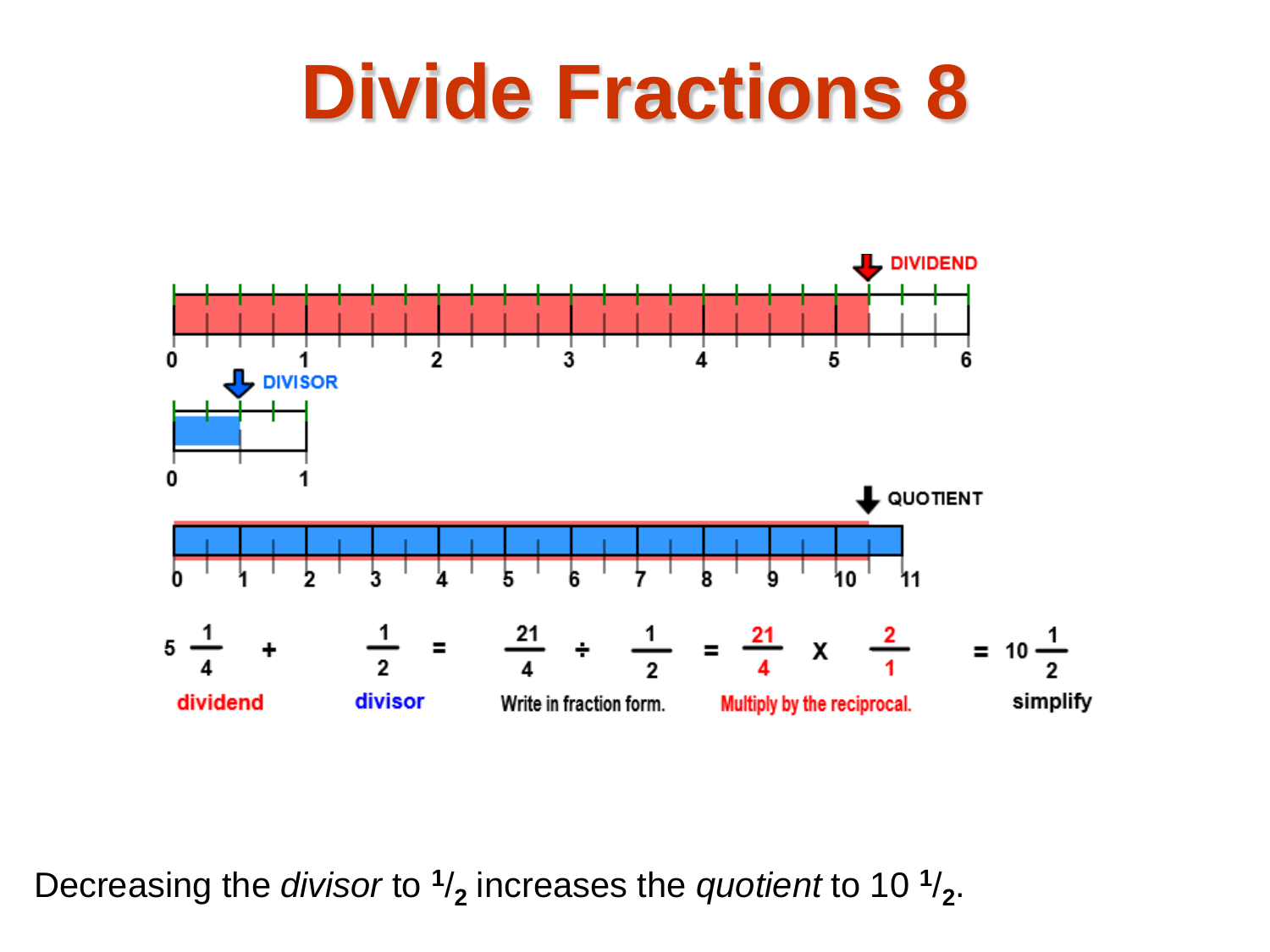

When the *divisor* is smaller than the *dividend*, the *quotient* is more than 1.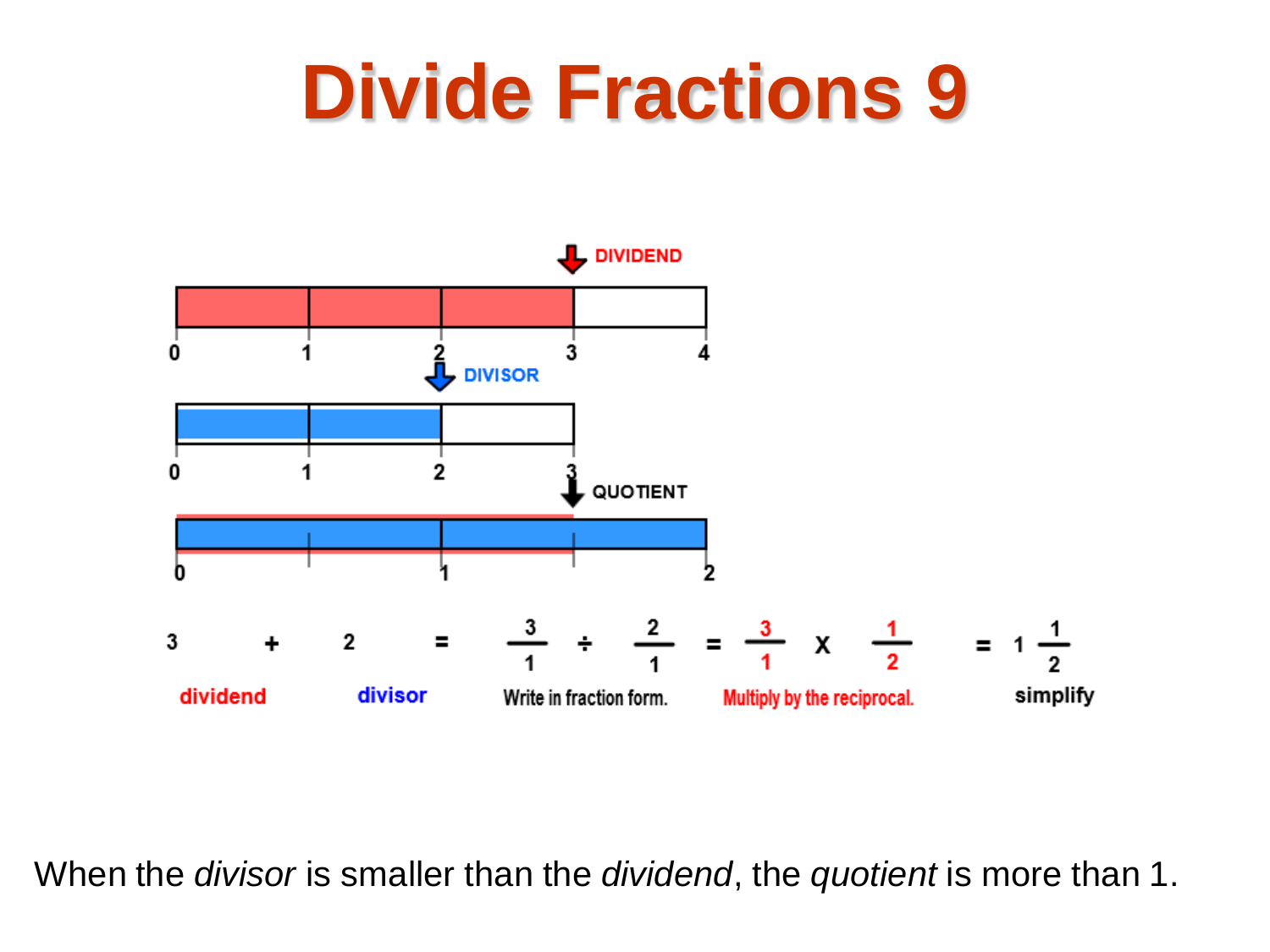

Another example where the *divisor* smaller than the *dividend*.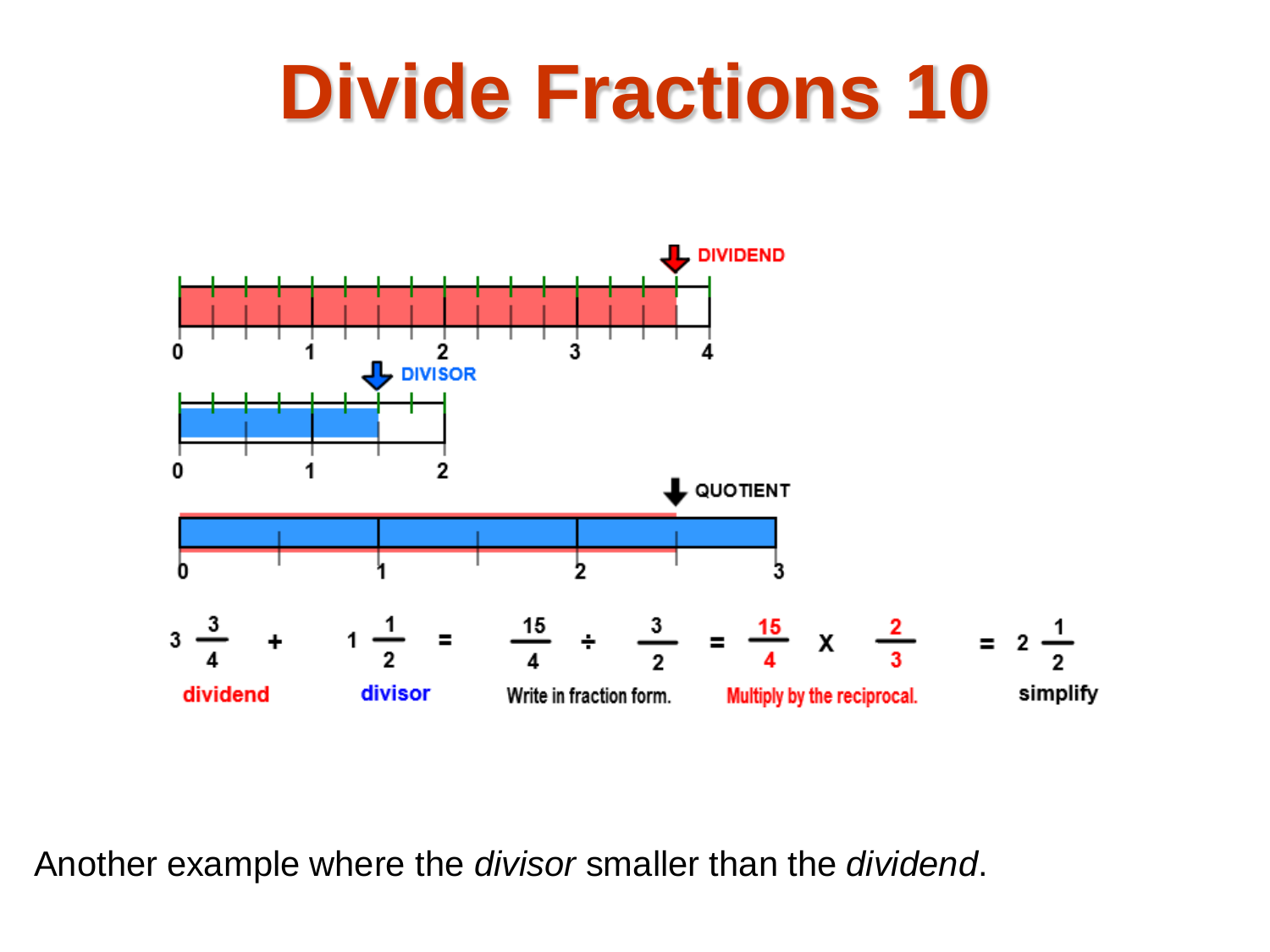

When the *divisor* is the same size as the *dividend*, the *quotient* is 1.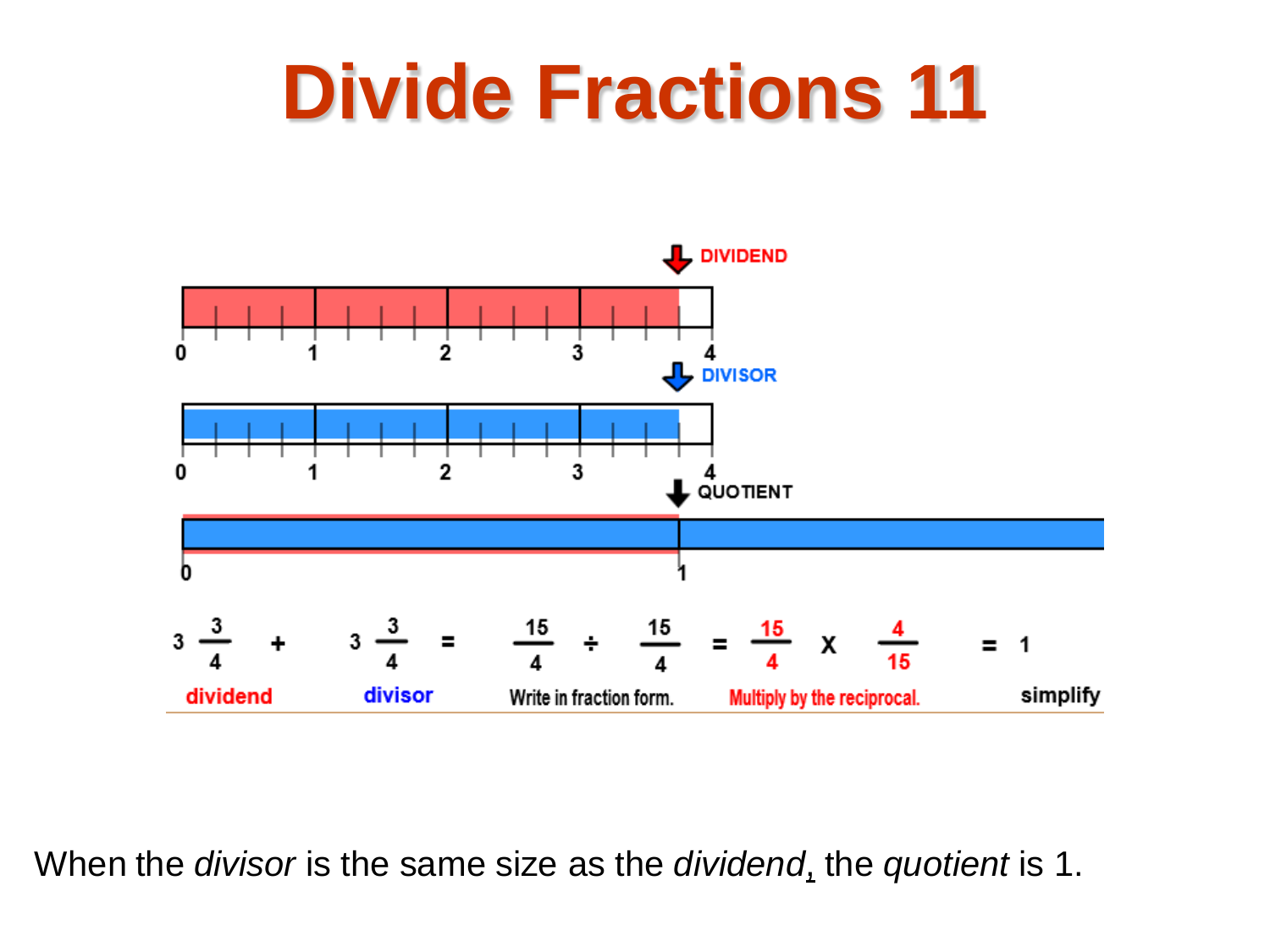

When the *divisor* is larger than the *dividend*, the *quotient* is less than 1.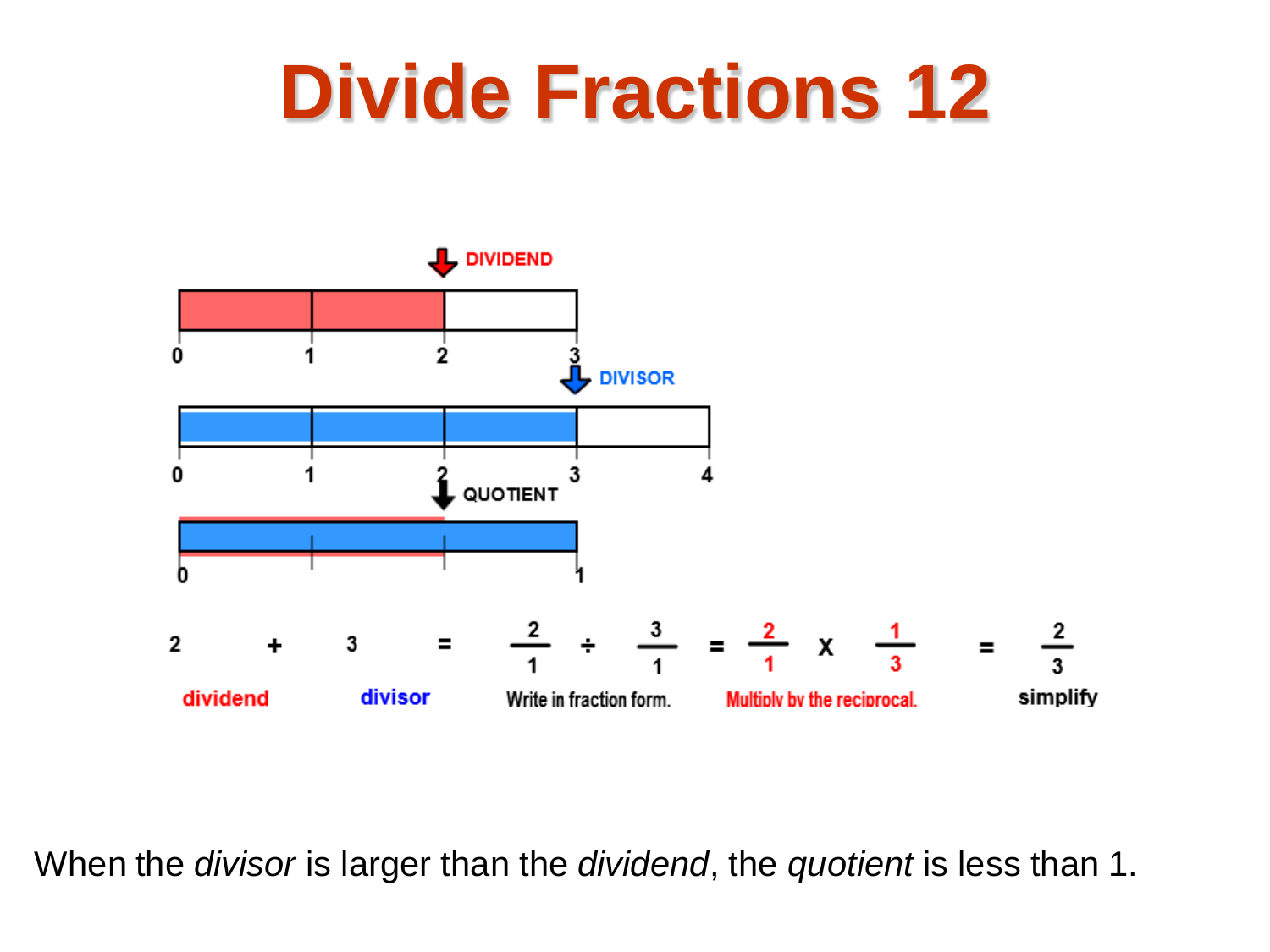

Another example where the *divisor* is larger than the *dividend*.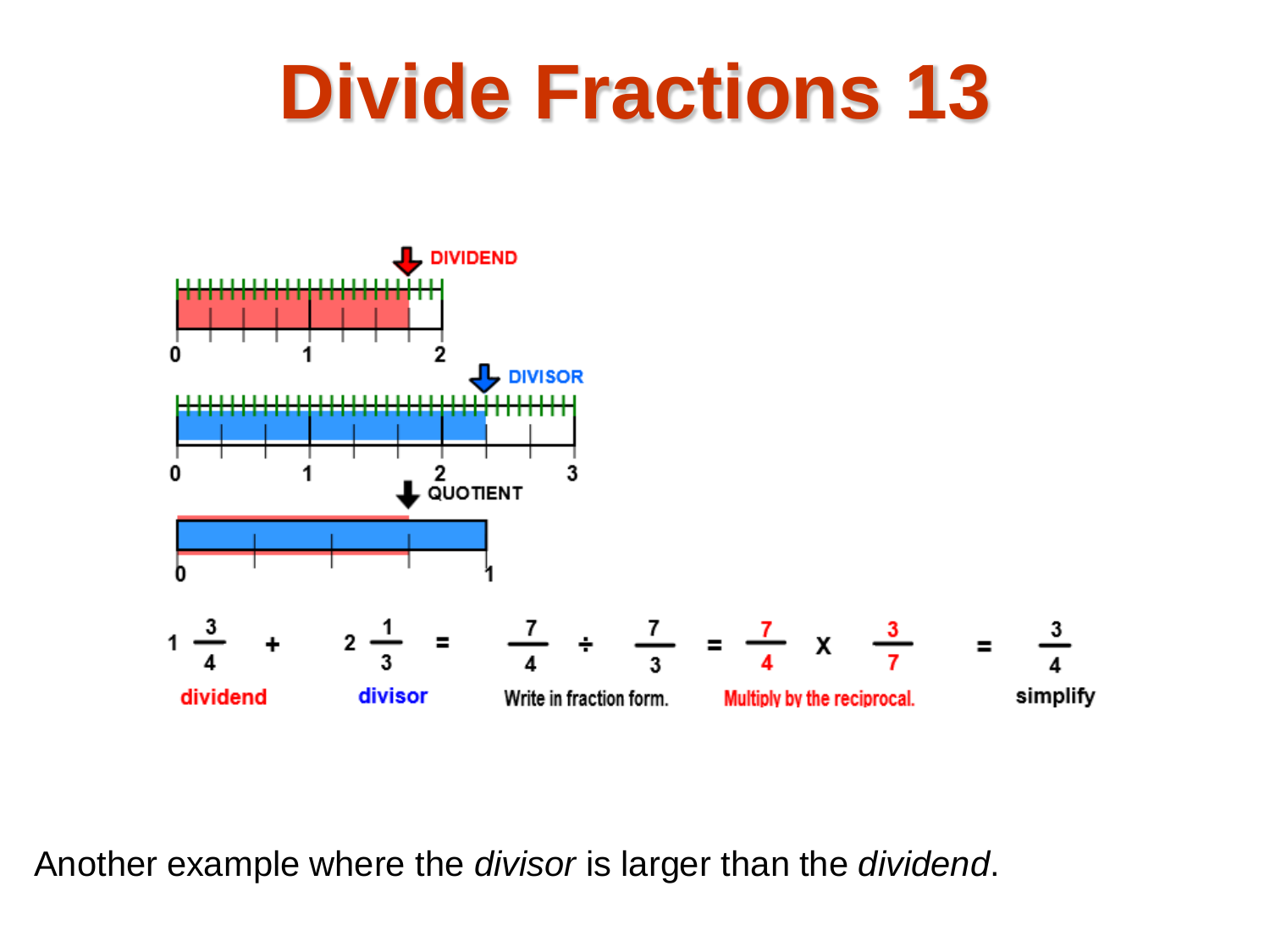What is the *quotient* of 1  $\frac{3}{4}$  divided by  $\frac{2}{3}$ ?

$$
1 \frac{3}{4} \div \frac{2}{3} = ?
$$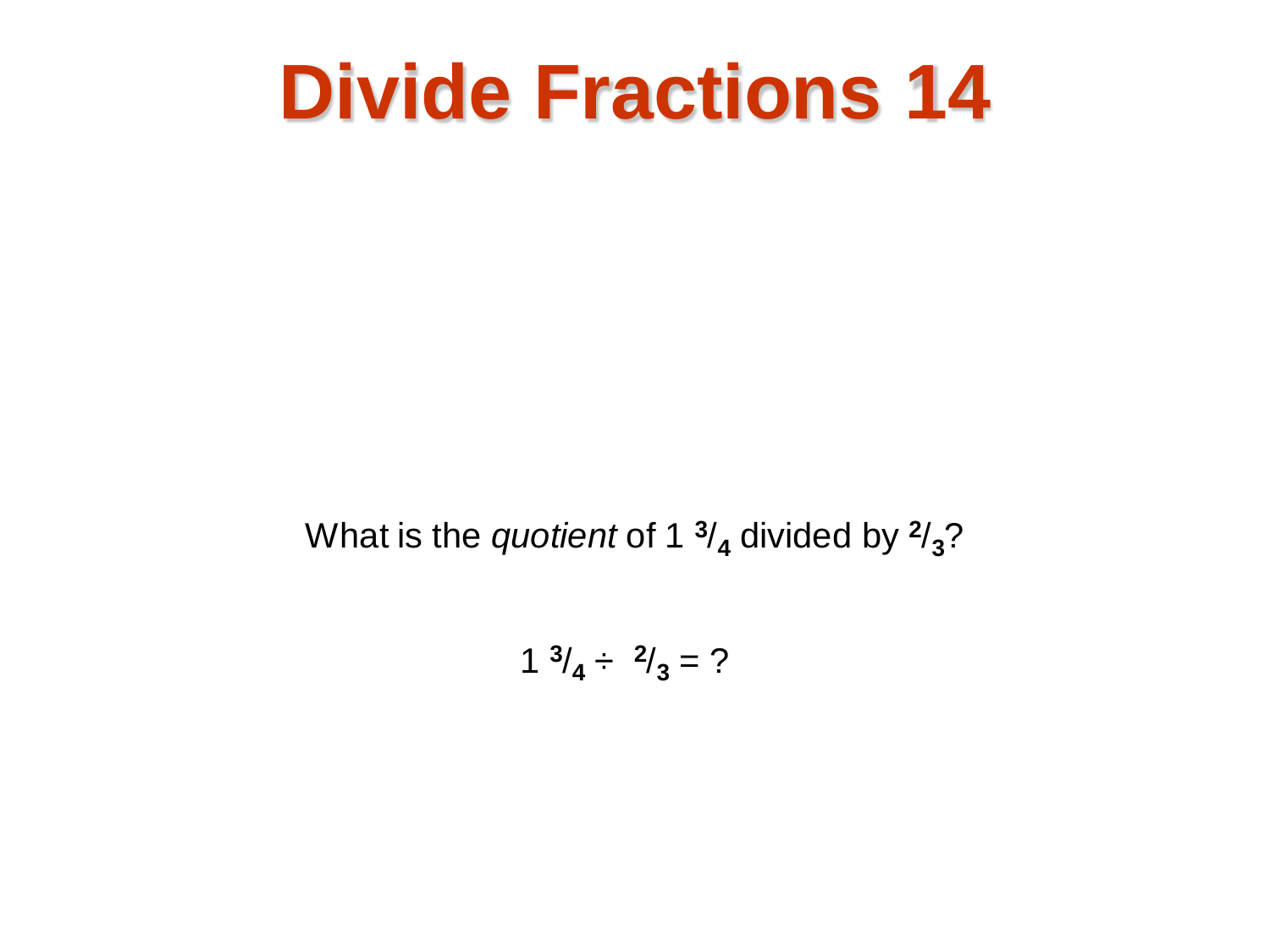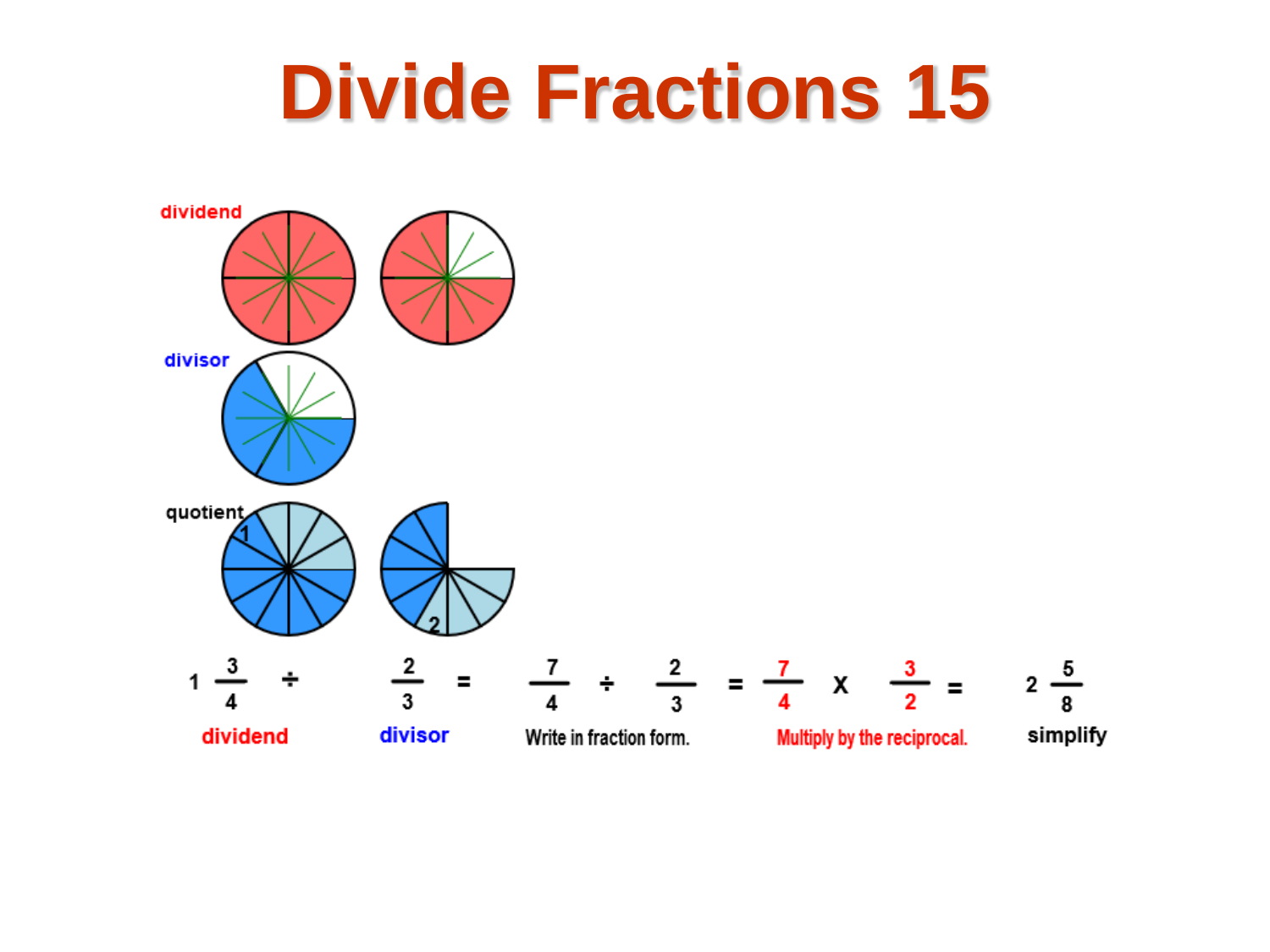What is the *quotient* of 1  $\frac{5}{8}$  divided by 2  $\frac{3}{4}$  ?

$$
1 \frac{5}{8} \div 2 \frac{3}{4} = ?
$$